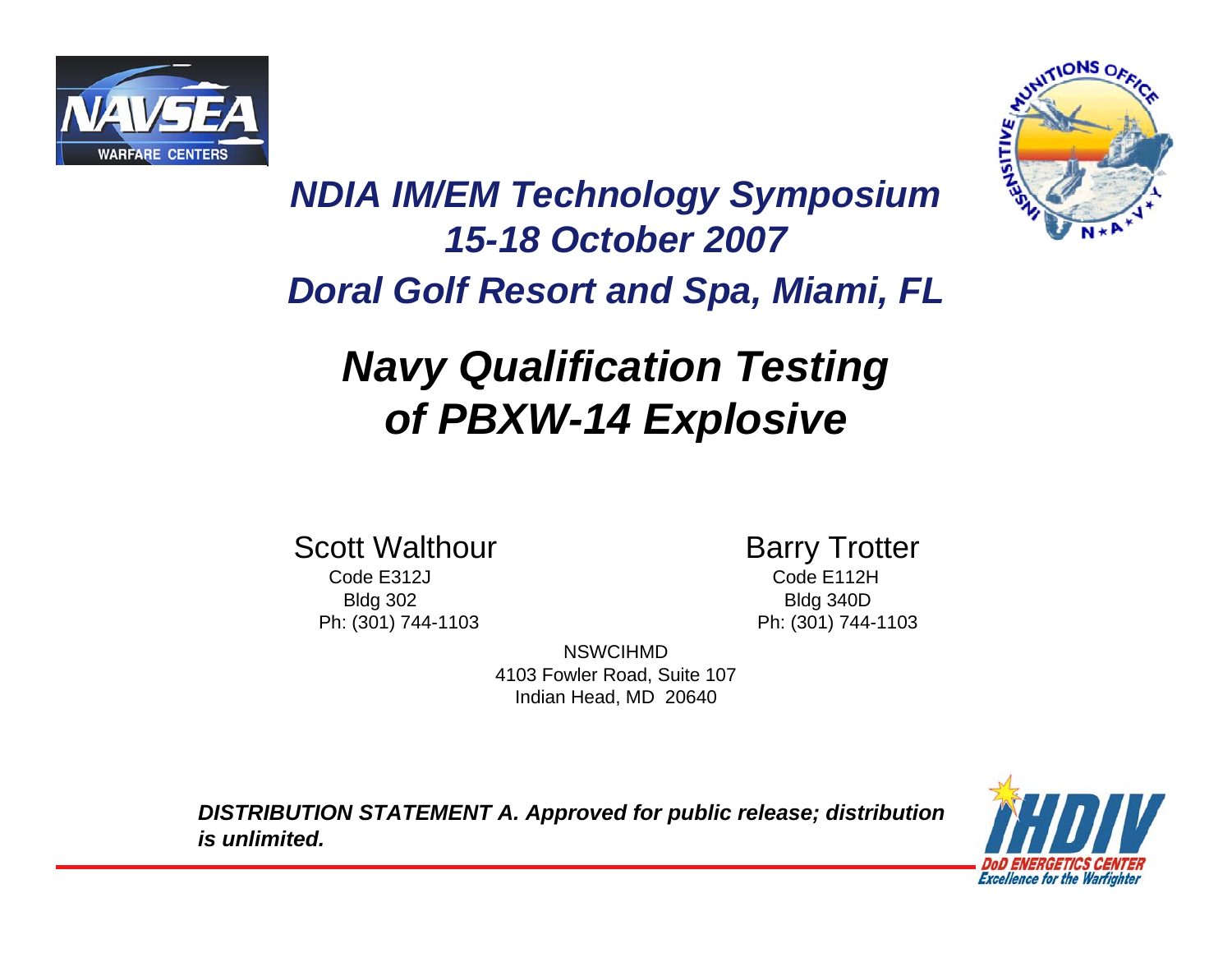# **Qualification Testing of PBXW-14 Outline**

- Background
- Composition and Production
- Qualification Testing
- Shock Sensitivity
- Performance Testing
- Stability and Safety Testing
- **Compatibility**
- **Summary**





**Excellence for the Warfighter**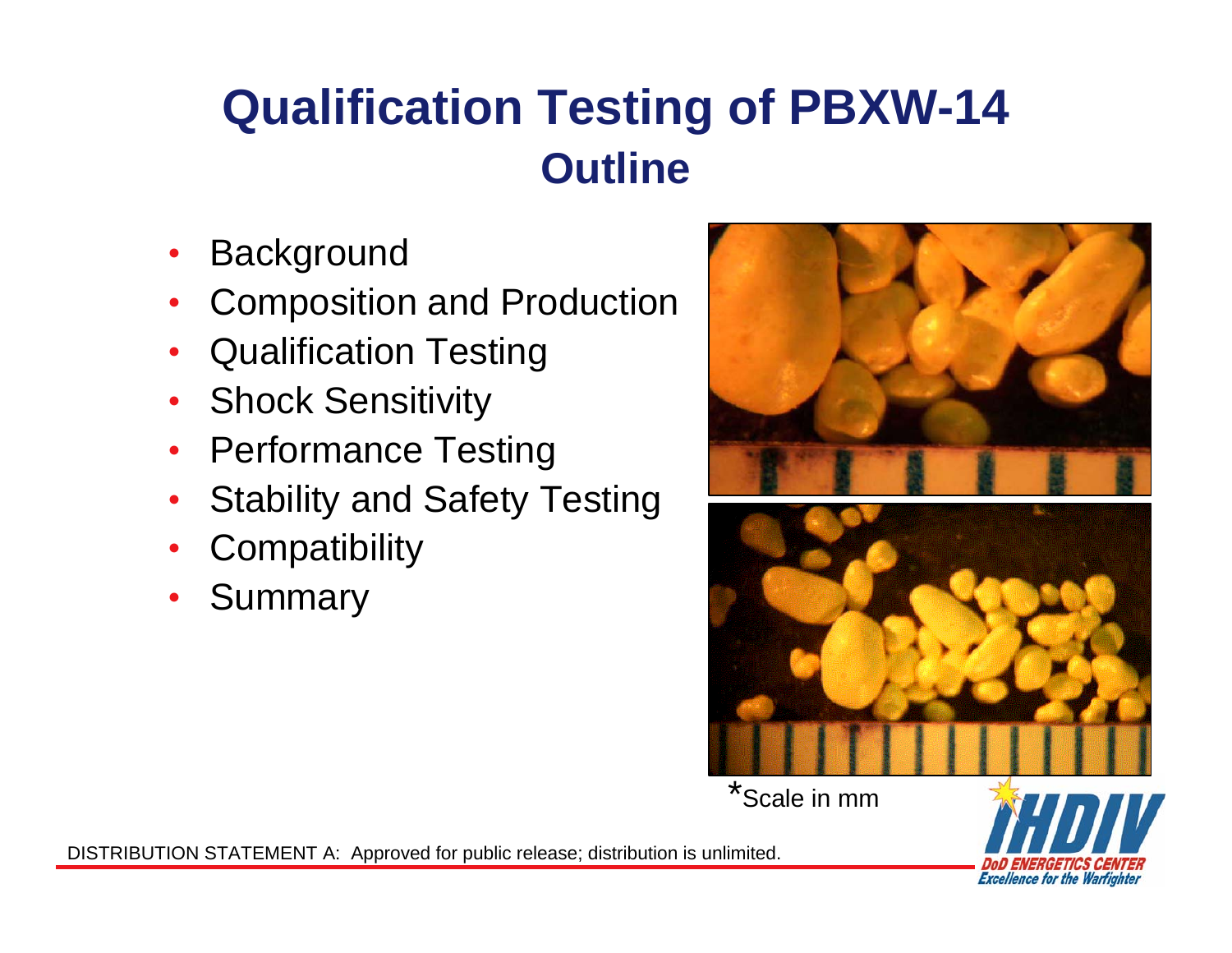#### **Qualification Testing of PBXW-14 Background**

- Initial Formulation Work at Naval Ordnance Lab (NOL) White Oak: Early 1990's
	- Booster mat'ls at the time fell short of desired properties
		- PBXN-5 and CH-6 have poor cook-off performance
		- PBXN-7 has good cook-off performance, but lower than desired output for initiating insensitive main charges
- **Objectives** 
	- Develop booster mat'l with IM characteristics at least as good as PBXN-7
	- Must have an output greater than PBXN-7

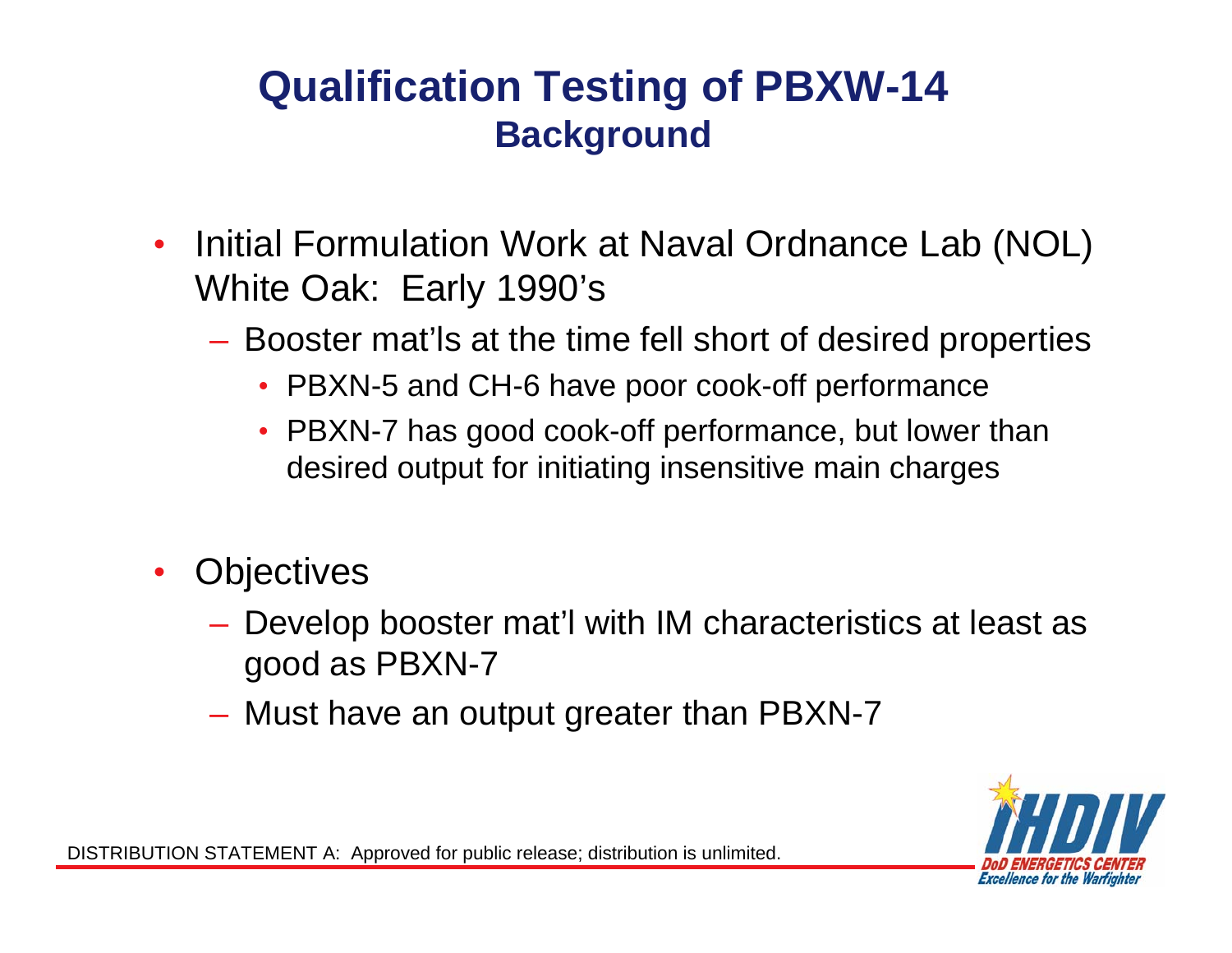#### **Qualification Testing of PBXW-14 Composition and Production**

- Formulation
	- Down-selection from 3 initial formulations to current formulation in 1999
	- TATB supplied by BAE, Bridgewater UK
	- Either DuPont Viton A or 3M Fluorel binders may be used in W-14
- **Production** 
	- In 2003, 300 lb. full-scale batch produced at OSImanaged Holston Army Ammunition Plant (HSAAP)

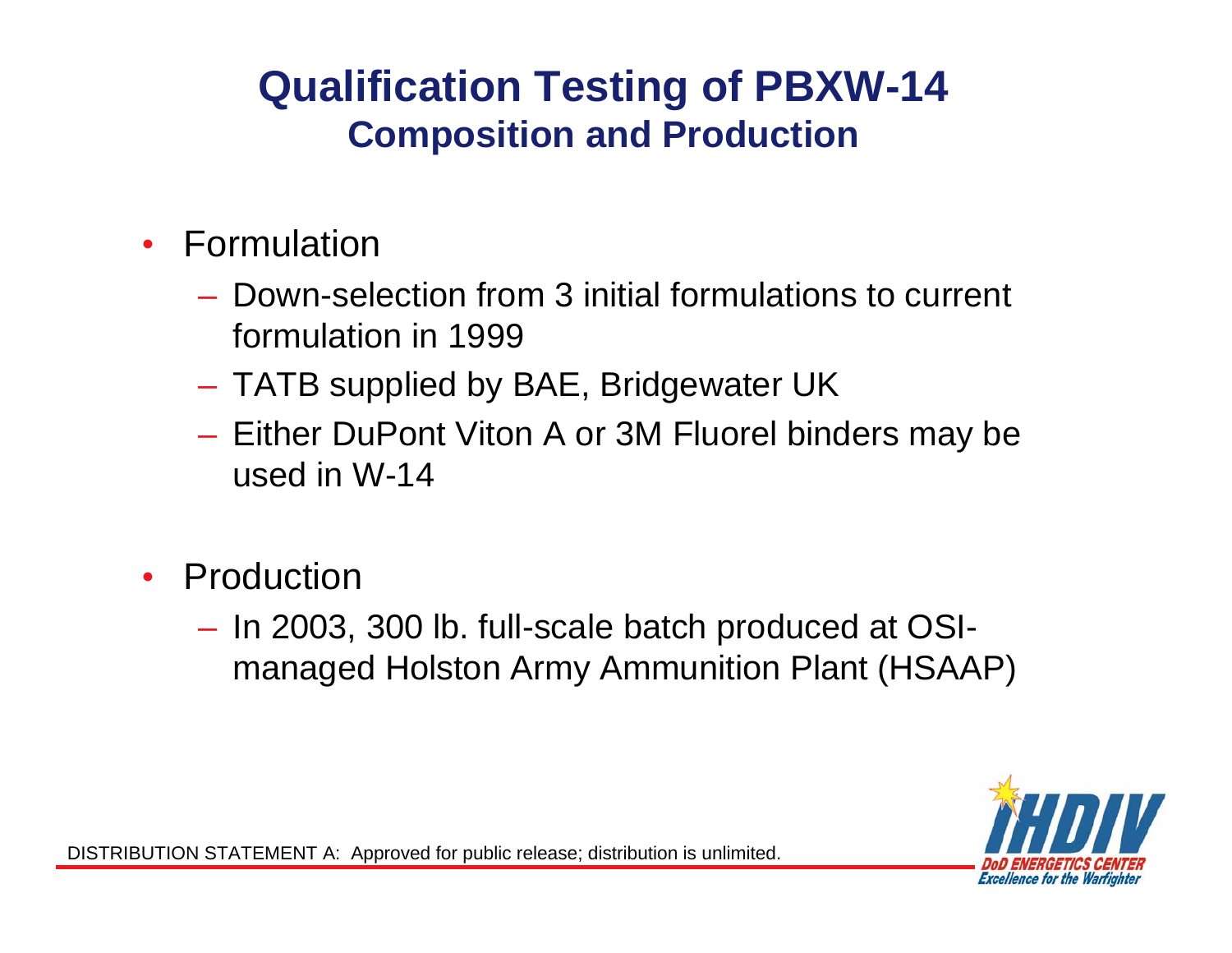#### **Qualification Testing of PBXW-14 Qualification Testing: Aging and Sensitivity**

- Aging and Sensitivity Tests
	- Test pellets aged at 70°C for 3 months, 6 months
	- Unaged, 3-month aged, 6-month aged pellets tested
		- ERL Impact
			- Requirement: Greater than RDX (15 cm)
			- W-14 impact results remain fairly consistent, unaged results comparable to N-7, pass
		- ABL Friction
			- Requirement: 20/20 No Fires at 250  $Ib_f$
			- $-$  >980 lb<sub>f</sub> for W-14 and N-7, pass
		- ABL ESD Tests performed
			- Requirement: 20/20 No Fires at 0.25 J
			- Unaged and 3-month aged pellets at 0.326J, unaged N-7 same
			- 6-month aged pellets at 1.72J
			- All results pass

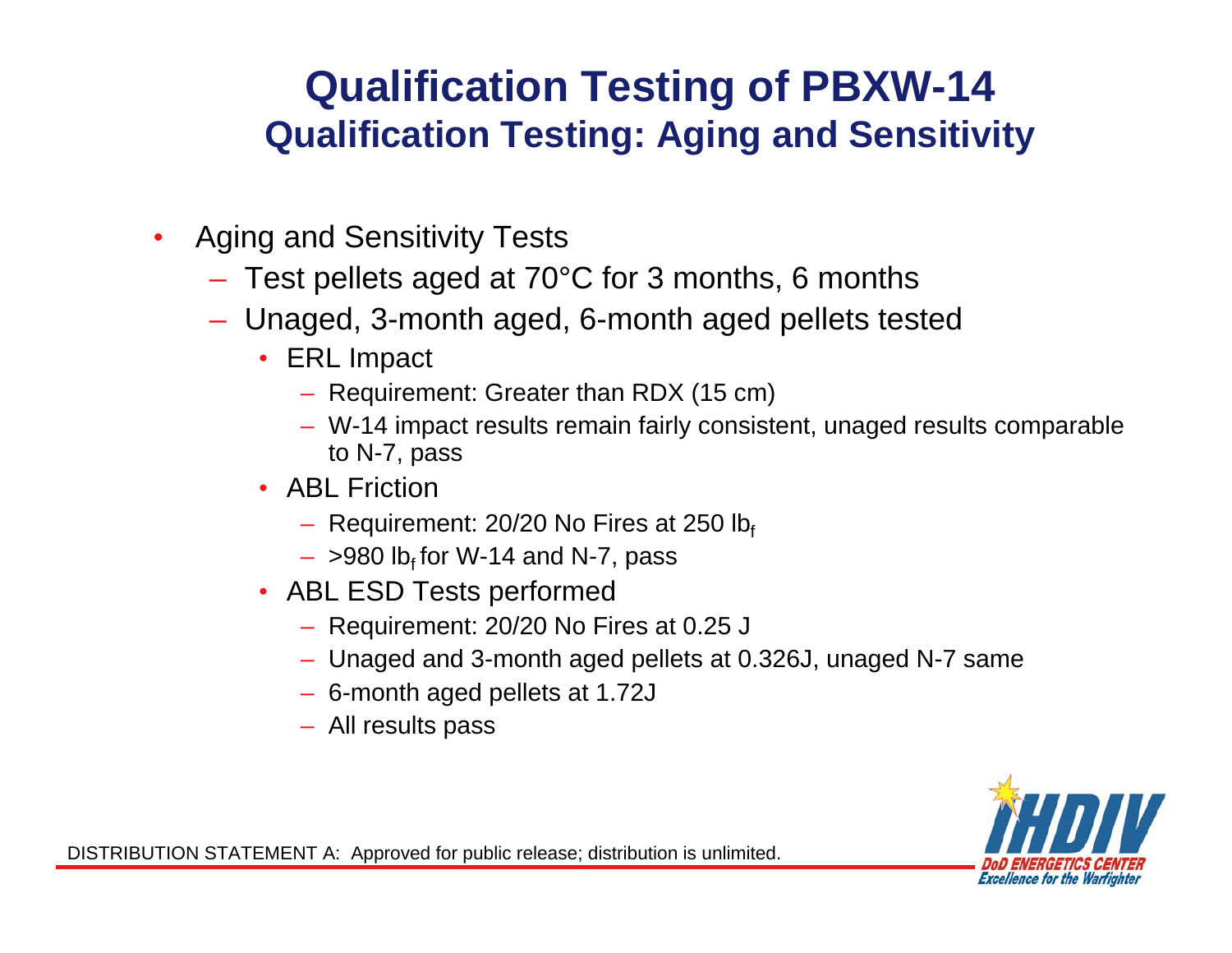#### **Qualification Testing of PBXW-14 Qualification Testing: Sensitivity Data**

|                                               |                                      |                 | <b>Aging Time</b> |                               |                                      |  |  |
|-----------------------------------------------|--------------------------------------|-----------------|-------------------|-------------------------------|--------------------------------------|--|--|
|                                               | <b>Explosive</b><br><b>Test Data</b> |                 | 0 Months          | 3 Months at<br>$70^{\circ}$ C | <b>6 Months at</b><br>$70^{\circ}$ C |  |  |
| <b>ERL</b> Impact                             | <b>PBXW-14</b>                       | Height (cm)     | 38                | 31                            | 35                                   |  |  |
|                                               | PBXN-7*                              | Height (cm)     | 37                | --                            | 45                                   |  |  |
| <b>ABL</b>                                    | <b>PBXW-14</b>                       | 20 TIL $(lb_f)$ | >980              | >980                          | >980                                 |  |  |
| <b>Friction</b>                               | PBXN-7                               | 20 TIL $(lbf)$  | >980              | --                            | --                                   |  |  |
| <b>ABL ESD</b>                                | <b>PBXW-14</b>                       | <b>Joules</b>   | 0.326             | 0.326                         | 1.72                                 |  |  |
|                                               | <b>PBXN-7*</b>                       | <b>Joules</b>   | 0.326             | --                            | $\sim$                               |  |  |
| * Holston lot HOL88J00E760 qualification data |                                      |                 |                   |                               |                                      |  |  |

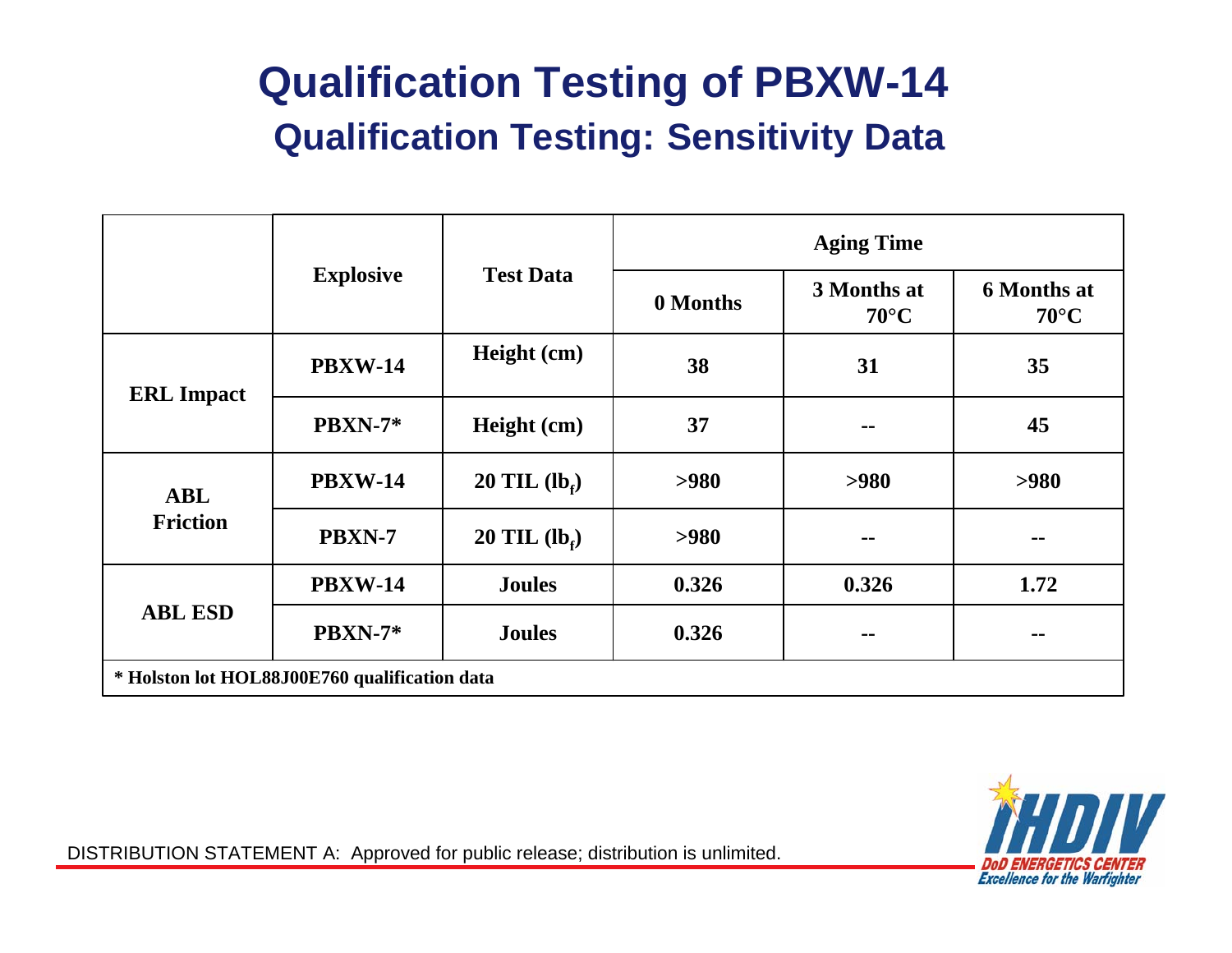#### **Qualification Testing of PBXW-14 Shock Sensitivity: Cap Sensitivity and IHE Gap Test**

- Cap Sensitivity Test
	- Used RP-502 Detonator
	- PBXW-14 is cap sensitive
- **IHE Gap Test and Aging Study** 
	- Tests performed on unaged, 3-month aged, and 6-month aged samples (aging at 70°C)
	- Unaged 95 and 97%Theoretical Maximum Density (%TMD) pellets tested
	- All aged W-14 pellets were 97%TMD
	- Results comparable between W-14 and N-7

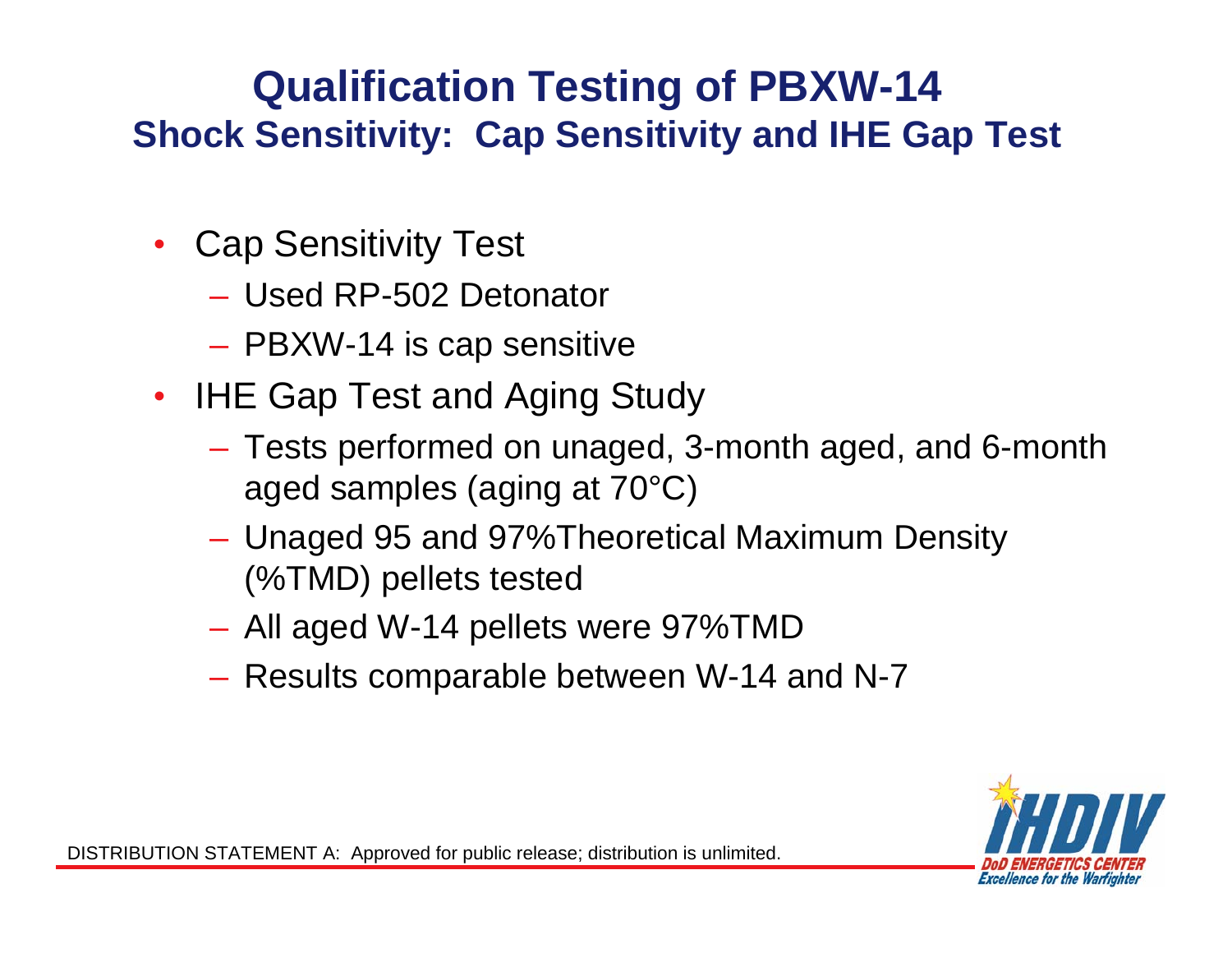#### **Qualification Testing of PBXW-14 Shock Sensitivity: IHE Gap Test Results**

|                                         | <b>PBXW-14</b>  |                          |                             |                           | <b>PBXN-7</b> |                          |                             |                           |
|-----------------------------------------|-----------------|--------------------------|-----------------------------|---------------------------|---------------|--------------------------|-----------------------------|---------------------------|
| <b>Aging</b><br><b>Time</b><br>(months) | Avg.<br>$\%TMD$ | Avg.                     | <b>50% Initiation Point</b> |                           | Avg.          | Avg.                     | <b>50% Initiation Point</b> |                           |
|                                         |                 | <b>Density</b><br>(g/cc) | Cards                       | <b>Pressure</b><br>(kbar) | $\%TMD$       | <b>Density</b><br>(g/cc) | Cards                       | <b>Pressure</b><br>(kbar) |
| $\boldsymbol{0}$                        | 95              | 1.815                    | 210                         | 18.6                      | 95            | 1.778                    | <b>196</b>                  | 21.7                      |
|                                         | 97              | 1.845                    | 193                         | 22.5                      | 95            | 1.778                    | 205                         | 19.6                      |
| 3                                       | 97              | 1.845                    | 204                         | <b>19.8</b>               | --            | --                       | --                          | --                        |
| 6                                       | 97              | 1.842                    | 204                         | 19.8                      | 95            | 1.784                    | 208                         | <b>19.0</b>               |

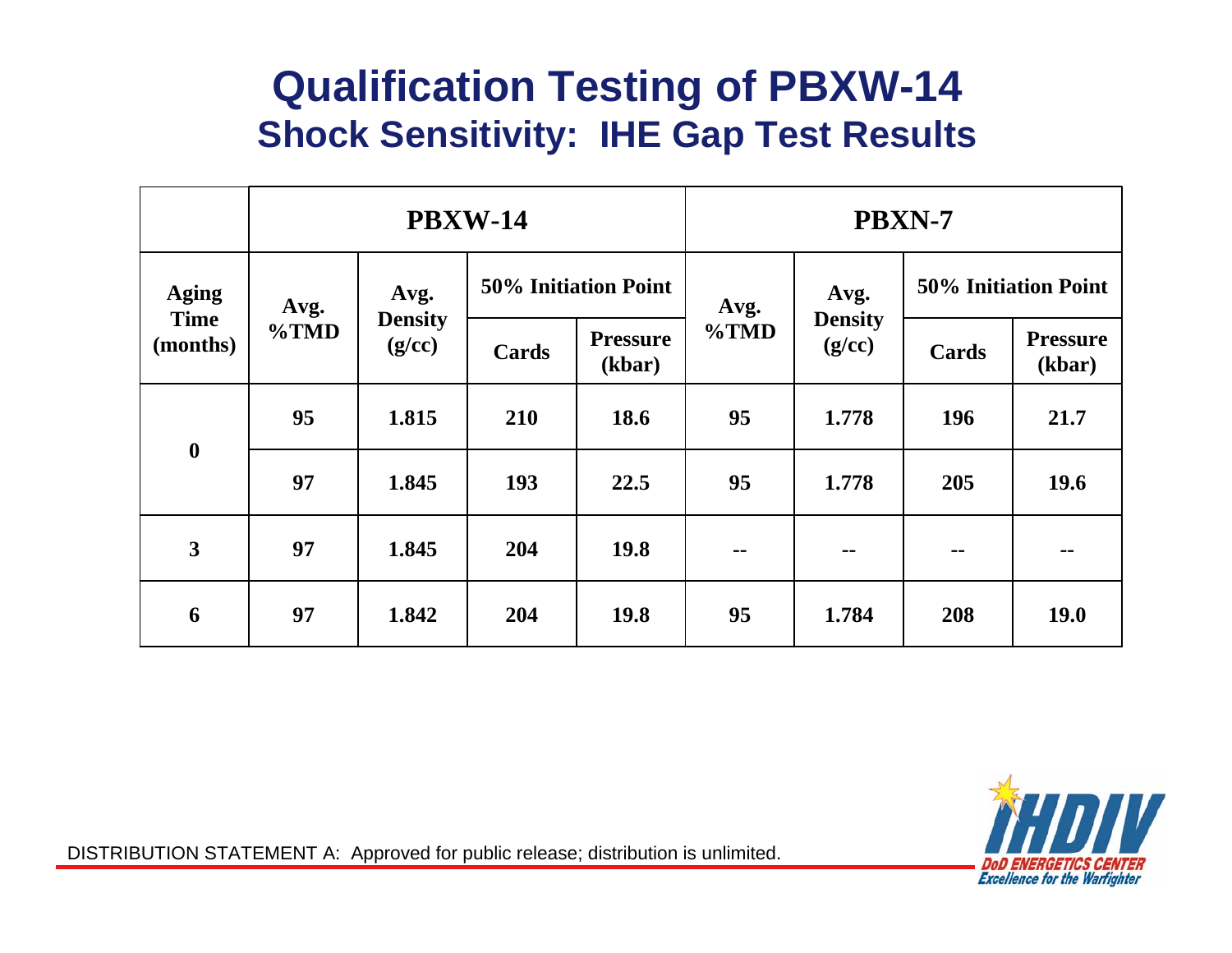#### **Qualification Testing of PBXW-14 Shock Sensitivity: Small-Scale Gap Test**

- Small-Scale Gap Test (SSGT)
	- Requirement: Greater than 3.5 DBg
	- SSGT testing yielded a shock sensitivity of 6.7583 DBg for PBXW-14 at 1.843 g/cc, pass
	- Compared to 5.9-6.1 DBg for PBXN-7 at 1.78 g/cc.
	- W-14 less sensitive in this test than N-7

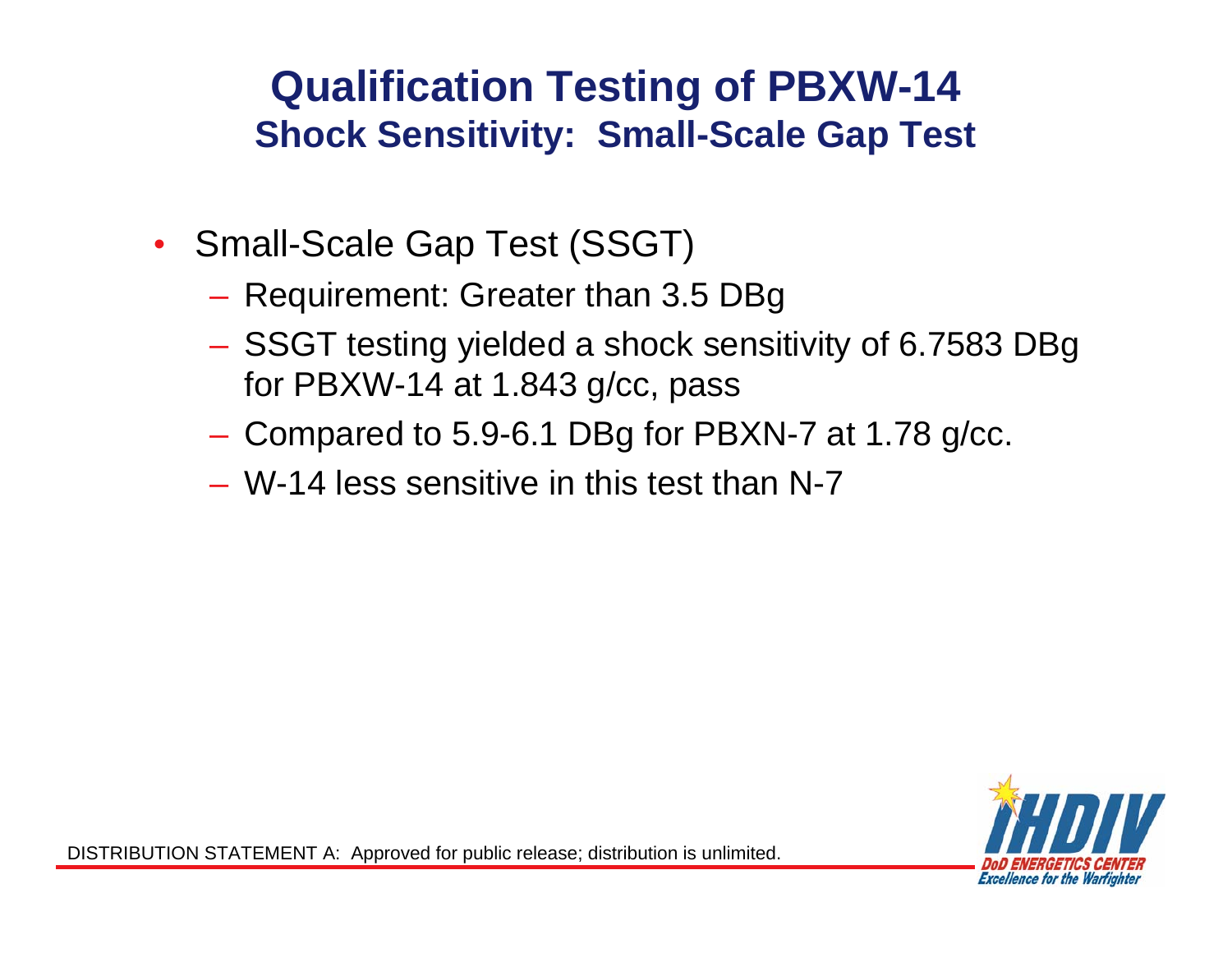#### **Qualification Testing of PBXW-14 Performance Testing: Det. Velocity and Critical Diameter**

- Detonation Velocity
	- Initiated by PBXN-10 pellet with same dimensions
	- PBXW-14 outperforms PBXN-7's detonation velocity by ~ 10%
- Critical Diameter Tests
	- No data collected for 95% TMD 0.25-inch diameter pellets due to hardware malfunction, however witness block did indicate a detonation
	- Data for 95% TMD 0.125-inch diameter pellets indicate a decay in detonation velocity, although test results still acceptable
	- W-14's estimated critical diameter of 0.125 inches is less than half that of N-7's 0.251-inch critical diameter

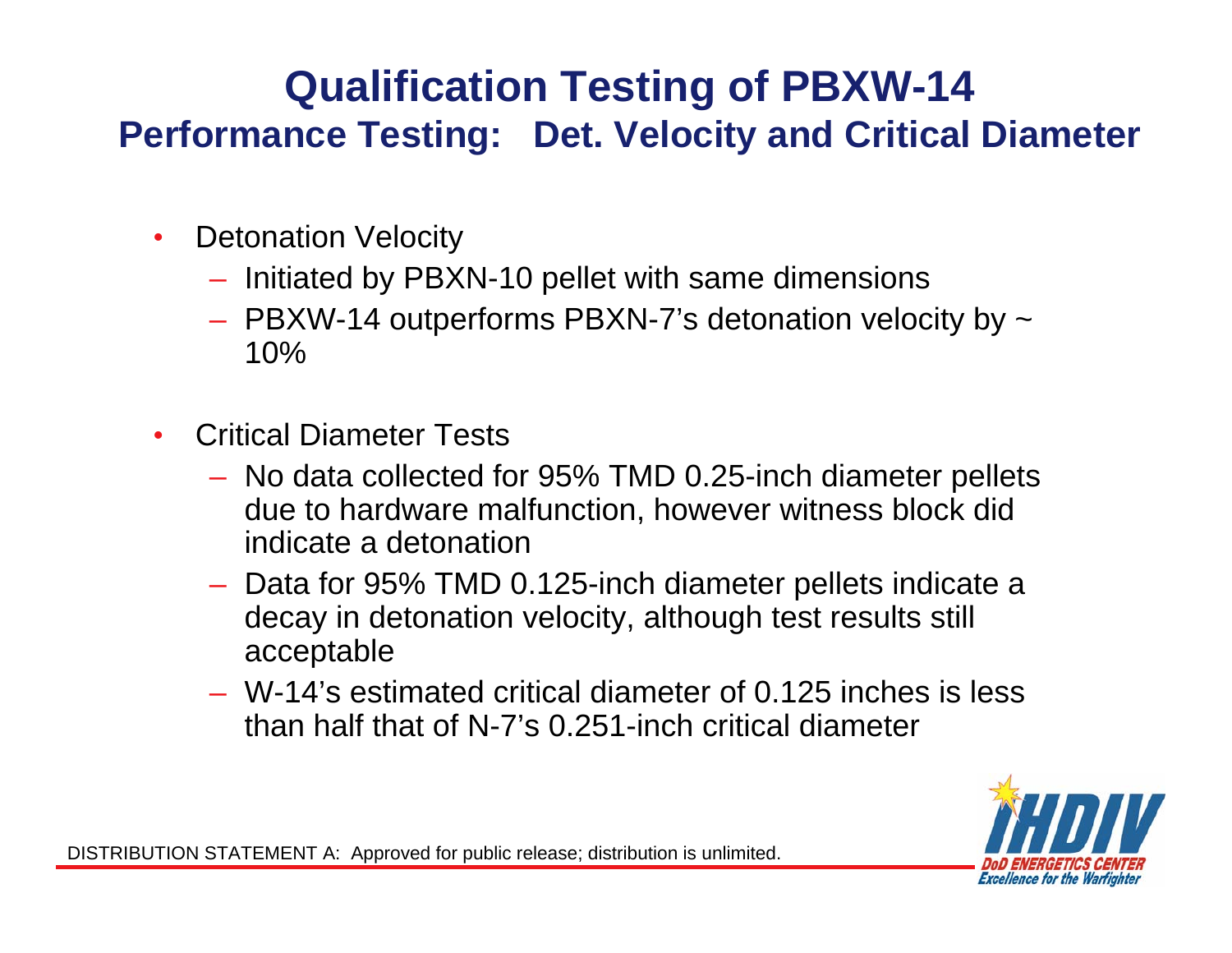#### **Qualification Testing of PBXW-14 Stability and Safety Testing**

• Vacuum Thermal Stability

|                                  | <b>Unaged</b> | 3-Month Aged | 6-Month Aged |
|----------------------------------|---------------|--------------|--------------|
| Weight $(g)$                     | 1.1103        | 1.0114       | 1.1458       |
| Avg. Gas Evolution $\text{mI/g}$ | 0.098         | 0.150        | 0.152        |

- $-$  Required that total gas generation  $\leq$  2.0 ml/g, W-14 passes
- Ignition and Unconfined Burning
	- Four tests: 2 tests with 10g of material, 2 tests with 100g
	- All four tests passed by igniting and burning, no detonations

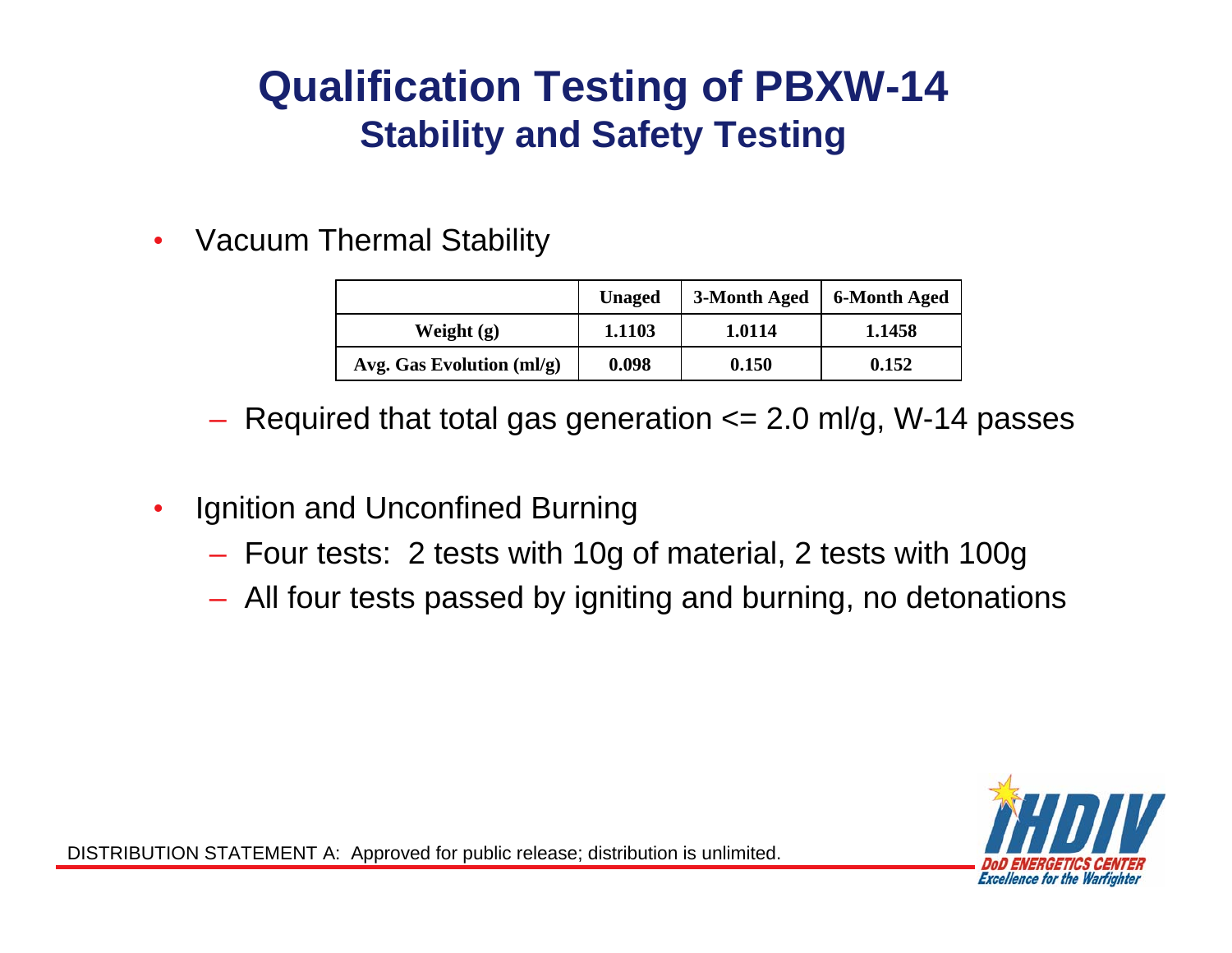### **Qualification Testing of PBXW-14 Stability and Safety Testing: VCCT**

- PBXW-14 VCCT results milder than for PBXN-7, CH-6, and PBXN-5
- CH-6: Detonation (0.015 inches confinement) @ 1.65 g/cc
- PBXN-5: Deflagration (<0.045 inches confinement) @ 1.79 g/cc





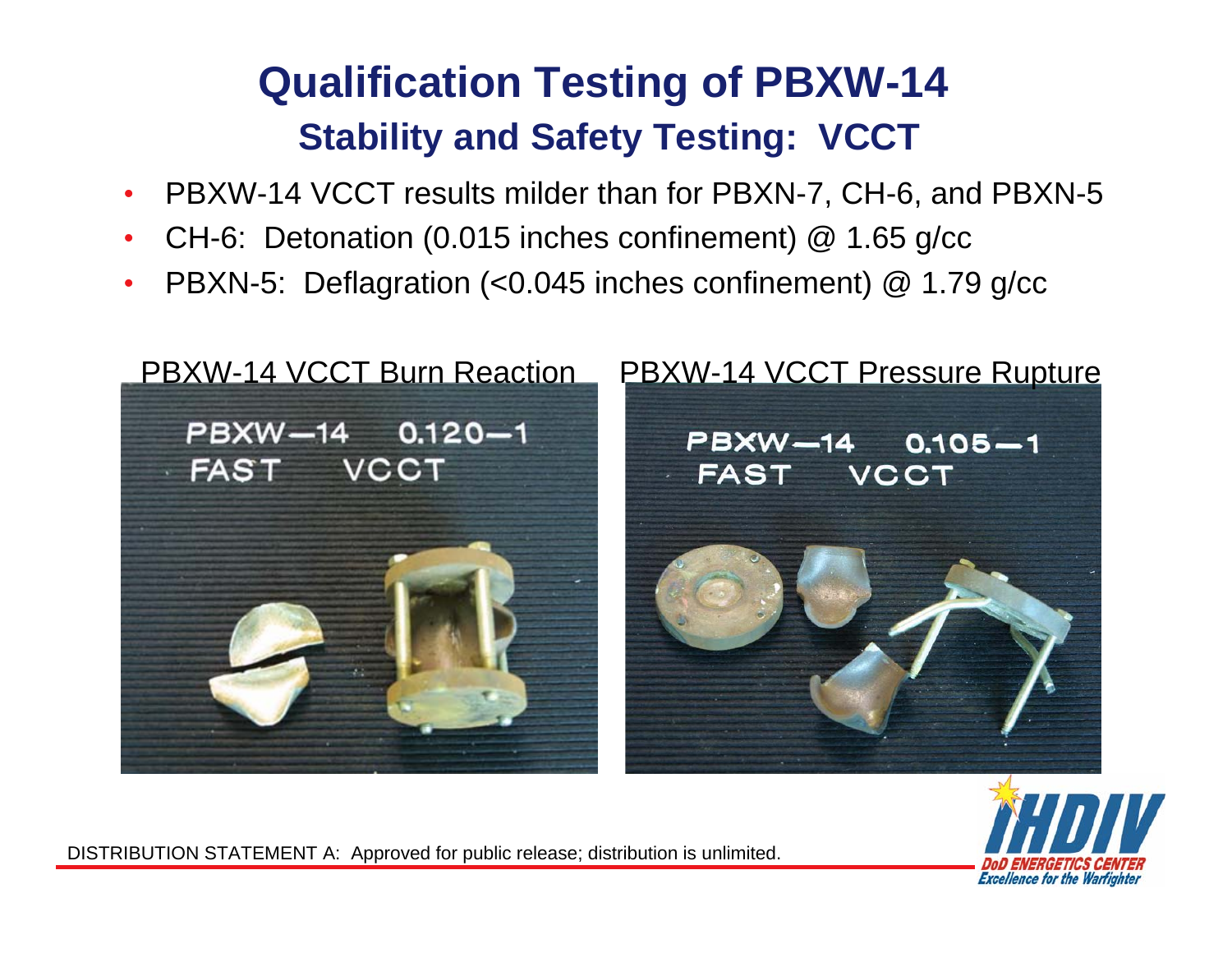### **Qualification Testing of PBXW-14 Stability and Safety Testing: VCCT**

• Fast Variable Confinement Cook-off Test (VCCT) Results

|                              | <b>PBXW-14</b>                               |                                                      |                                 |                                                 | <b>PBXN-7</b>                                |                                                             |                                 |                                                                |
|------------------------------|----------------------------------------------|------------------------------------------------------|---------------------------------|-------------------------------------------------|----------------------------------------------|-------------------------------------------------------------|---------------------------------|----------------------------------------------------------------|
| <b>Test</b><br><b>Number</b> | <b>Steel</b><br><b>Confinement</b><br>(inch) | Computed<br><b>Burst</b><br><b>Pressure</b><br>(psi) | <b>Reaction</b><br><b>Level</b> | <b>Reaction</b><br>Temperature<br>$(^{\circ}C)$ | <b>Steel</b><br><b>Confinement</b><br>(inch) | <b>Computed</b><br><b>Burst</b><br><b>Pressure</b><br>(psi) | <b>Reaction</b><br><b>Level</b> | <b>Reaction</b><br><b>Temperature</b><br>$({}^{\circ}{\rm C})$ |
|                              | 0.090                                        | 15,305                                               | <b>Pressure Rupture</b>         | 174                                             | 0.060                                        | 10,000                                                      | <b>Pressure Rupture</b>         | 182                                                            |
| $\mathbf{2}$                 | 0.105                                        | 17,634                                               | <b>Pressure Rupture</b>         | 203                                             | 0.075                                        | 12,700                                                      | <b>Pressure Rupture</b>         | 183                                                            |
| 3                            | 0.105                                        | 17,634                                               | <b>Pressure Rupture</b>         | 176                                             | 0.075                                        | 12,700                                                      | <b>Pressure Rupture</b>         | 176                                                            |
| 4                            | 0.120                                        | 19,963                                               | <b>Pressure Rupture</b>         | 173                                             | 0.075                                        | 12,700                                                      | <b>Deflagration</b>             | 185                                                            |
| 5                            | 0.120                                        | 19,963                                               | <b>Pressure Rupture</b>         | 168                                             | 0.090                                        | 15,300                                                      | <b>Deflagration</b>             | 181                                                            |

#### • Slow VCCT Results

|                              | <b>PBXW-14</b>                               |                                                      |                                 |                                                        | PBXN-7                                       |                                                             |                                 |                                                        |
|------------------------------|----------------------------------------------|------------------------------------------------------|---------------------------------|--------------------------------------------------------|----------------------------------------------|-------------------------------------------------------------|---------------------------------|--------------------------------------------------------|
| <b>Test</b><br><b>Number</b> | <b>Steel</b><br><b>Confinement</b><br>(inch) | Computed<br><b>Burst</b><br><b>Pressure</b><br>(psi) | <b>Reaction</b><br><b>Level</b> | <b>Reaction</b><br><b>Temperature</b><br>$(^{\circ}C)$ | <b>Steel</b><br><b>Confinement</b><br>(inch) | <b>Computed</b><br><b>Burst</b><br><b>Pressure</b><br>(psi) | <b>Reaction</b><br><b>Level</b> | <b>Reaction</b><br><b>Temperature</b><br>$(^{\circ}C)$ |
|                              | 0.090                                        | 15,305                                               | <b>Pressure Rupture</b>         | 280                                                    | 0.075                                        | 12,700                                                      | <b>Detonation</b>               | 315                                                    |
| $\mathbf{2}$                 | 0.105                                        | 17,634                                               | <b>Pressure Rupture</b>         | 320                                                    | 0.105                                        | 17,634                                                      | <b>Pressure Rupture</b>         | 317                                                    |
| 3                            | 0.120                                        | 19,963                                               | <b>Burn</b>                     | 290                                                    | 0.120                                        | 19,963                                                      | <b>Pressure Rupture</b>         | 296                                                    |
| 4                            | 0.120                                        | 19,963                                               | <b>Burn</b>                     | 295                                                    | $\sim$                                       | --                                                          | --                              | --<br>- 1                                              |

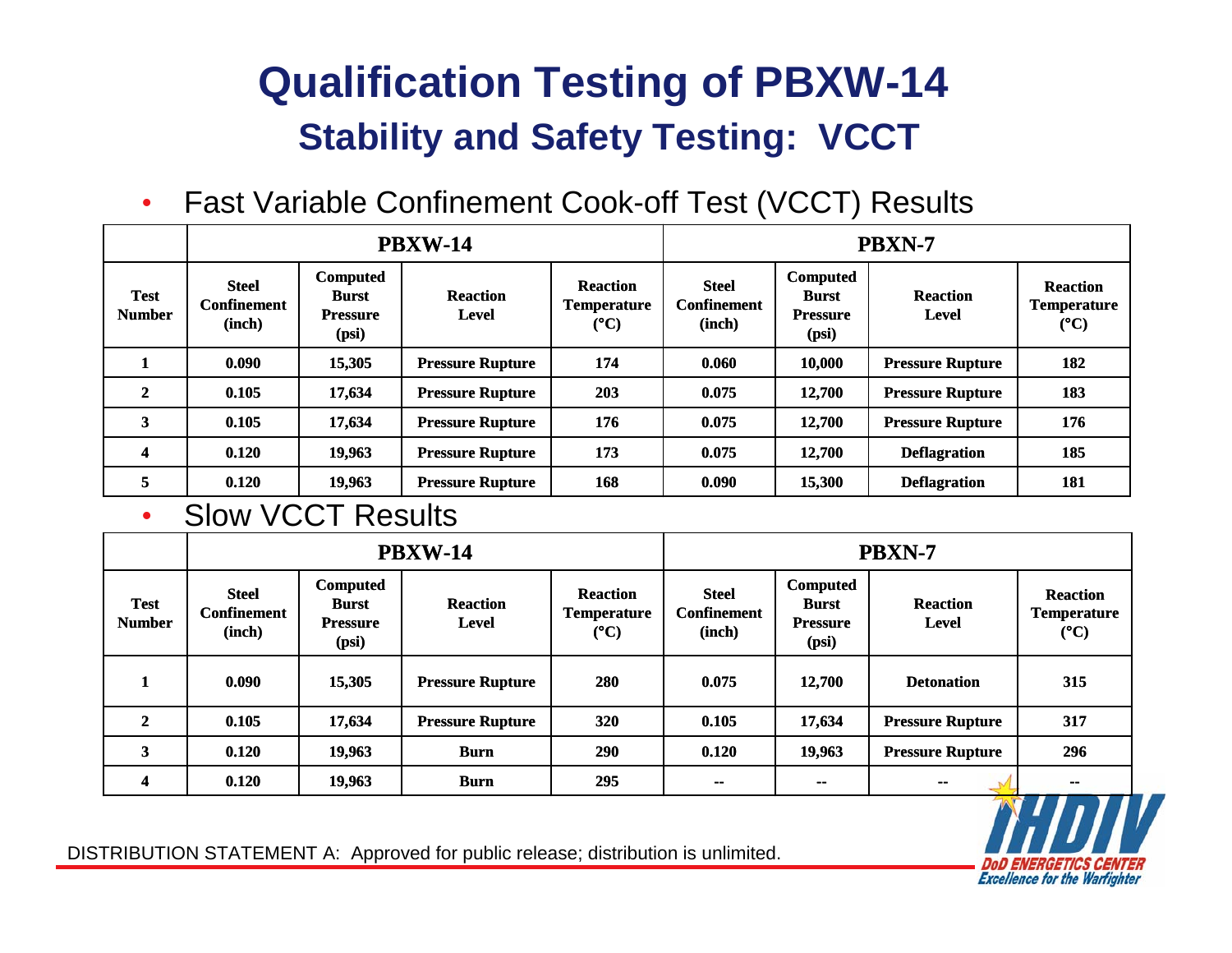#### **Qualification Testing of PBXW-14 Compatibility: Differential Scanning Calorimetry**

- Differential Scanning Calorimetry (DSC)
	- Materials selected for compatibility testing with PBXW-14:
		- Aluminum (Al), copper (Cu), Krazy Glue, RTV 162, and a mixture of copper (Cu), titanium (Ti), and boron (B)
	- 50 ml/min nitrogen purge while heating at 5°C/min
	- To simulate worst-case scenario, hermetically sealed aluminum pans contained the volatile gases released during heating
	- All materials were determined to be compatible with W-14
		- Krazy Glue showed endothermic behavior (likely mass-dependent melting) during testing, however, the exothermic behavior of the W-14 was unaffected

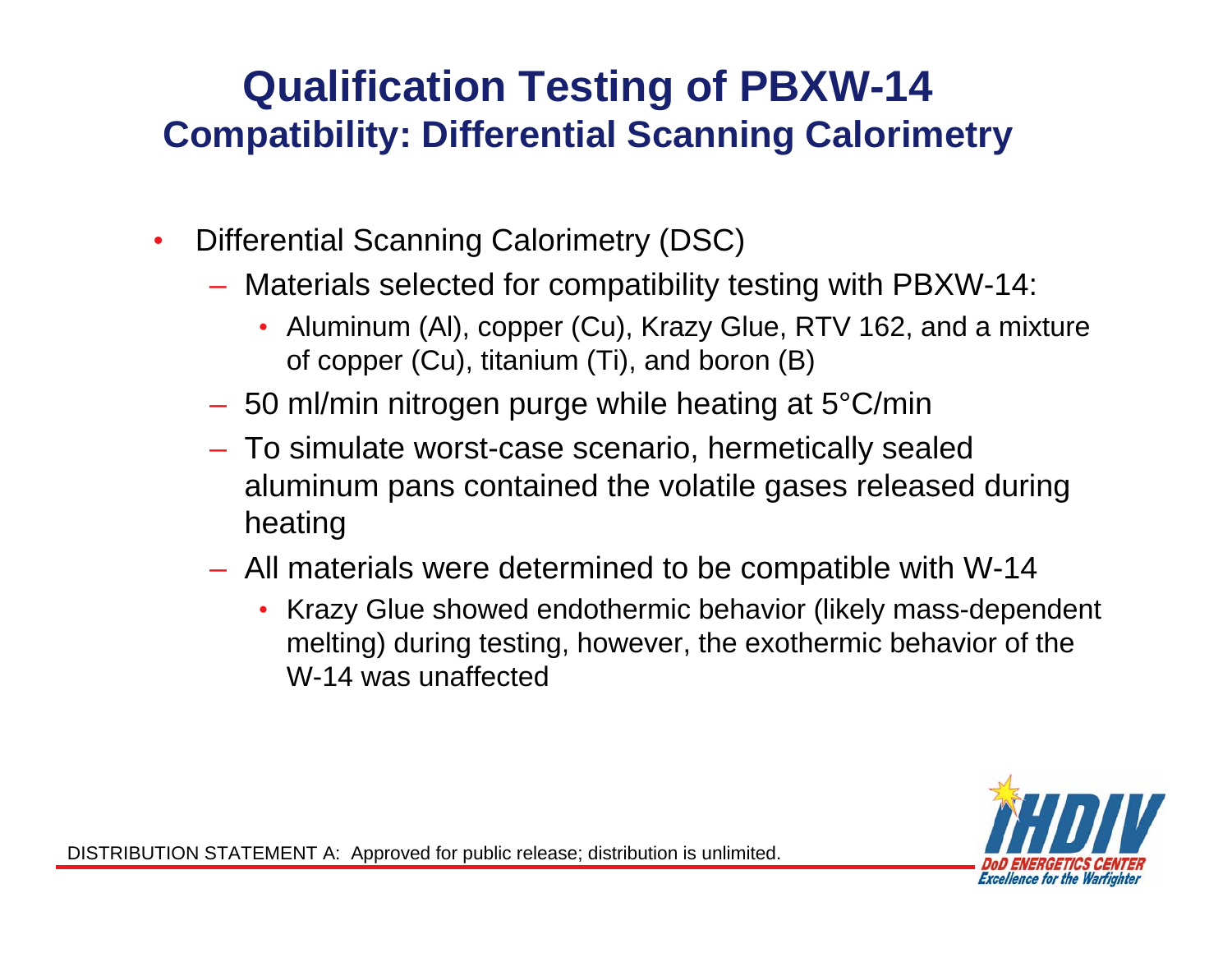#### **Qualification Testing of PBXW-14 Compatibility: Differential Scanning Calorimetry**



| <b>Sample</b>                           | <b>Exotherm Peak</b><br>Temp. $(^{\circ}C)$                         | Compatible                   |
|-----------------------------------------|---------------------------------------------------------------------|------------------------------|
| <b>PBXW-14</b>                          | $277.7 \pm 0.2^{\circ}$                                             |                              |
| <b>Krazy Glue</b>                       | $251.6 \pm 0.7^{\circ}$ (endothermic)                               |                              |
| $\text{PBXW-14} + \text{Krazy}$<br>Glue | $220.8 \pm 1.1^{\circ}$ (glue)<br>$275.6 \pm 1.2^{\circ}$ (PBXW-14) | <b>Yes for</b><br><b>W14</b> |
| $\text{PBXW-14} + \text{RTV}$ 162       | $278.1 \pm 0.4^{\circ}$                                             | <b>Yes</b>                   |
| $\text{PBXW-14} + \text{Cu/Ti/B}$       | $278.5 \pm 0.5^{\circ}$                                             | <b>Yes</b>                   |
| $\text{PBXW-14} + \text{Al}$            | $278.1 \pm 0.7^{\circ}$                                             | <b>Yes</b>                   |
| $PBXW-14 + Cu$                          | $278.6 \pm 0.4^{\circ}$                                             | <b>Yes</b>                   |

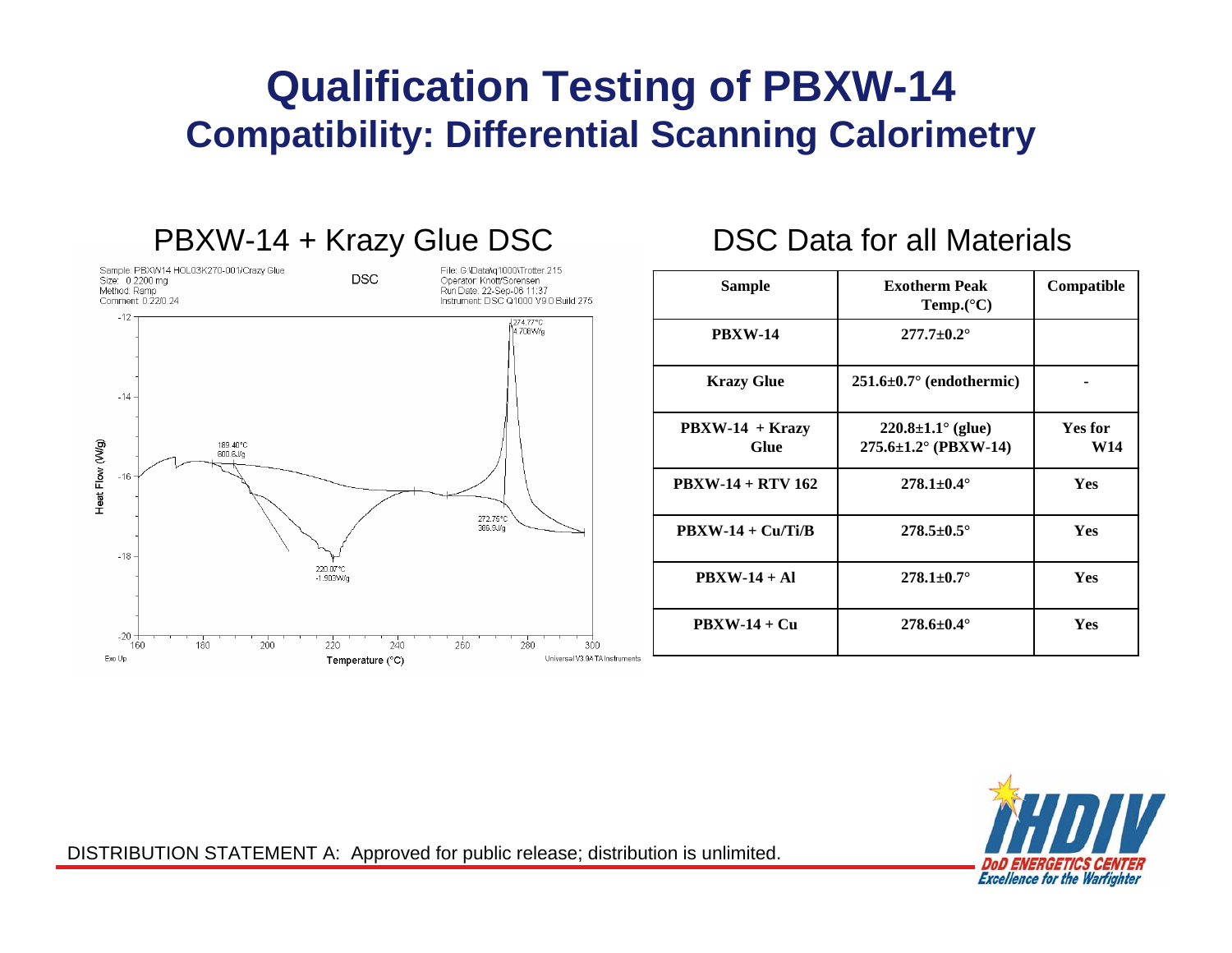#### **Qualification Testing of PBXW-14 Compatibility: Thermo Gravimetric Analysis**

- Thermo Gravimetric Analysis (TGA)
	- Compatibility determined by percent mass change
		- If mass loss < expected mass loss+4%, compatibility is assumed
		- All materials were determined to be compatible with PBXW-14

| <b>Sample</b>                                                                                      | <b>Temperature</b><br>Range | $\%$ Mass<br>Loss | Compatible*                         |  |  |  |
|----------------------------------------------------------------------------------------------------|-----------------------------|-------------------|-------------------------------------|--|--|--|
|                                                                                                    | $30 - 191^\circ$            | $-30.1\%$         |                                     |  |  |  |
| <b>PBXW-14</b>                                                                                     | $30 - 274^{\circ}$          | $1.17\%$          |                                     |  |  |  |
|                                                                                                    | $30 - 191^\circ$            | $-60.2\%$         |                                     |  |  |  |
| <b>Krazy Glue</b>                                                                                  | $30 - 274^\circ$            | $-97.5%$          |                                     |  |  |  |
| <b>RTV 162</b>                                                                                     | $30 - 274^{\circ}$          | $-0.2\%$          |                                     |  |  |  |
| $\text{PBXW-14} + \text{Krazy}$ Glue                                                               | $30 - 191^\circ$            | $-23.9%$          | $Cf. -29.7\%, yes$                  |  |  |  |
|                                                                                                    | $30 - 274^{\circ}$          | $-64.3%$          | $Cf. -64.0\%, yes$                  |  |  |  |
| $\text{PBXW-14} + \text{RTV}$ 162                                                                  | $30 - 274^\circ$            | $-18.8\%$         | Cf. -15.3%, yes                     |  |  |  |
| $PBXW-14 + Cu/Ti/B$                                                                                | $30 - 274^{\circ}$          | $-16.3%$          | Cf. W-14 contribution of 15.1%, Yes |  |  |  |
| $PBXW-14 + Al$                                                                                     | $30 - 274^{\circ}$          | $-14.3%$          | Cf. W-14 contribution of 15.1%, Yes |  |  |  |
| $PBXW-14 + Cu$                                                                                     | $30 - 274^{\circ}$          | $-14.2%$          | Cf. W-14 contribution of 15.1%, Yes |  |  |  |
| * Cf. is shorthand for "compared with." The value following Cf. is the expected result of the TGA. |                             |                   |                                     |  |  |  |

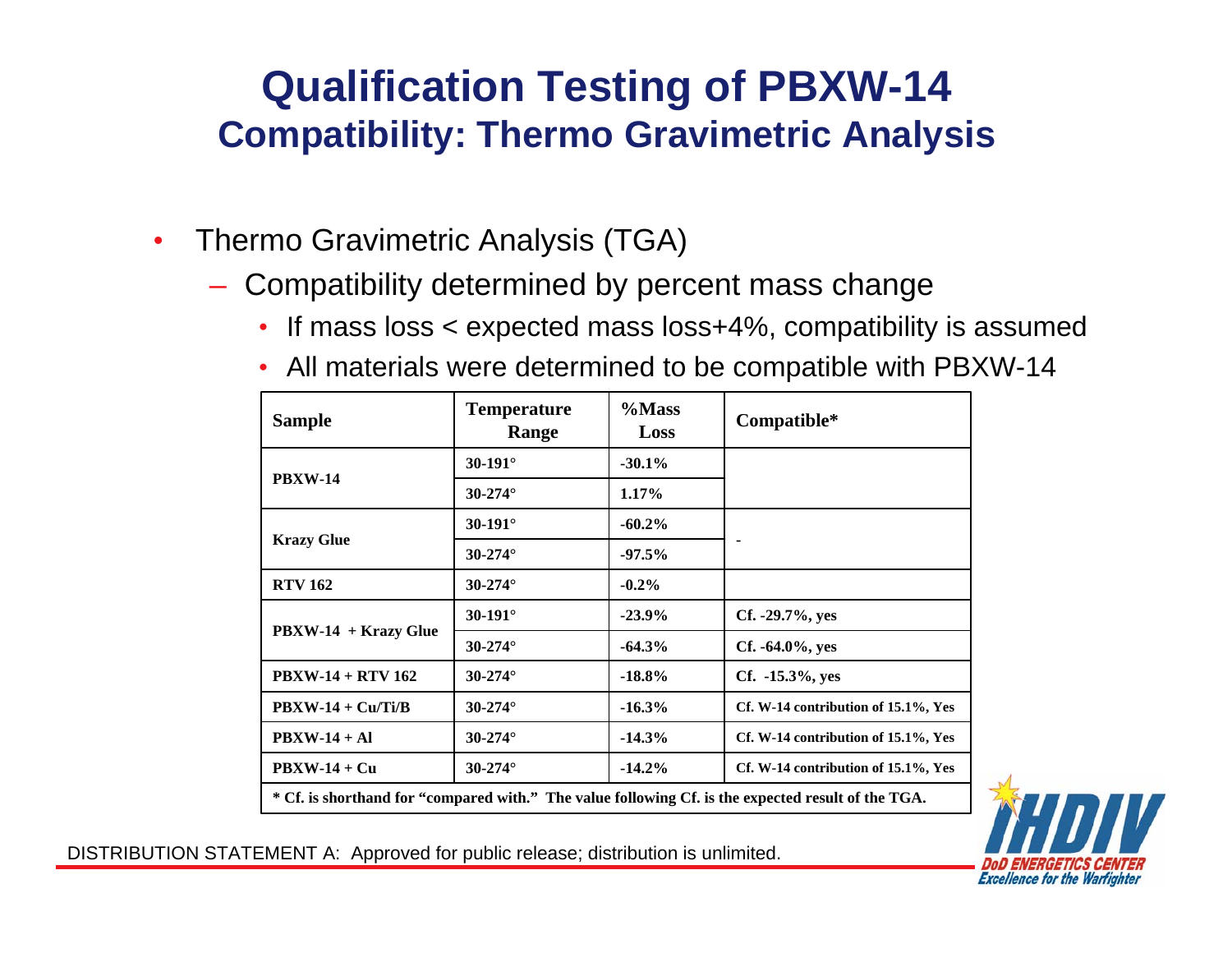#### **Qualification Testing of PBXW-14 Summary**

- Objective: Formulate a booster material with improved IM characteristics over PBXN-5 and CH-6, while increasing performance over PBXN-7
	- Full-scale IM tests have not been completed yet, but VCCT results for W-14 are better than for other booster materials, including PBXN-7
	- PBXW-14 has demonstrated improvements over PBXN-7 in detonation velocity, critical diameter, small-scale gap, vacuum thermal stability, and VCCT
	- PBXW-14 has been shown to perform comparably to PBXN-7 in friction sensitivity, ESD sensitivity, impact sensitivity, and the IHE gap test.
- Based on this data, PBXW-14 will be forwarded to the IM office at the Naval Ordnance Safety and Security Activity requesting explosives qualification